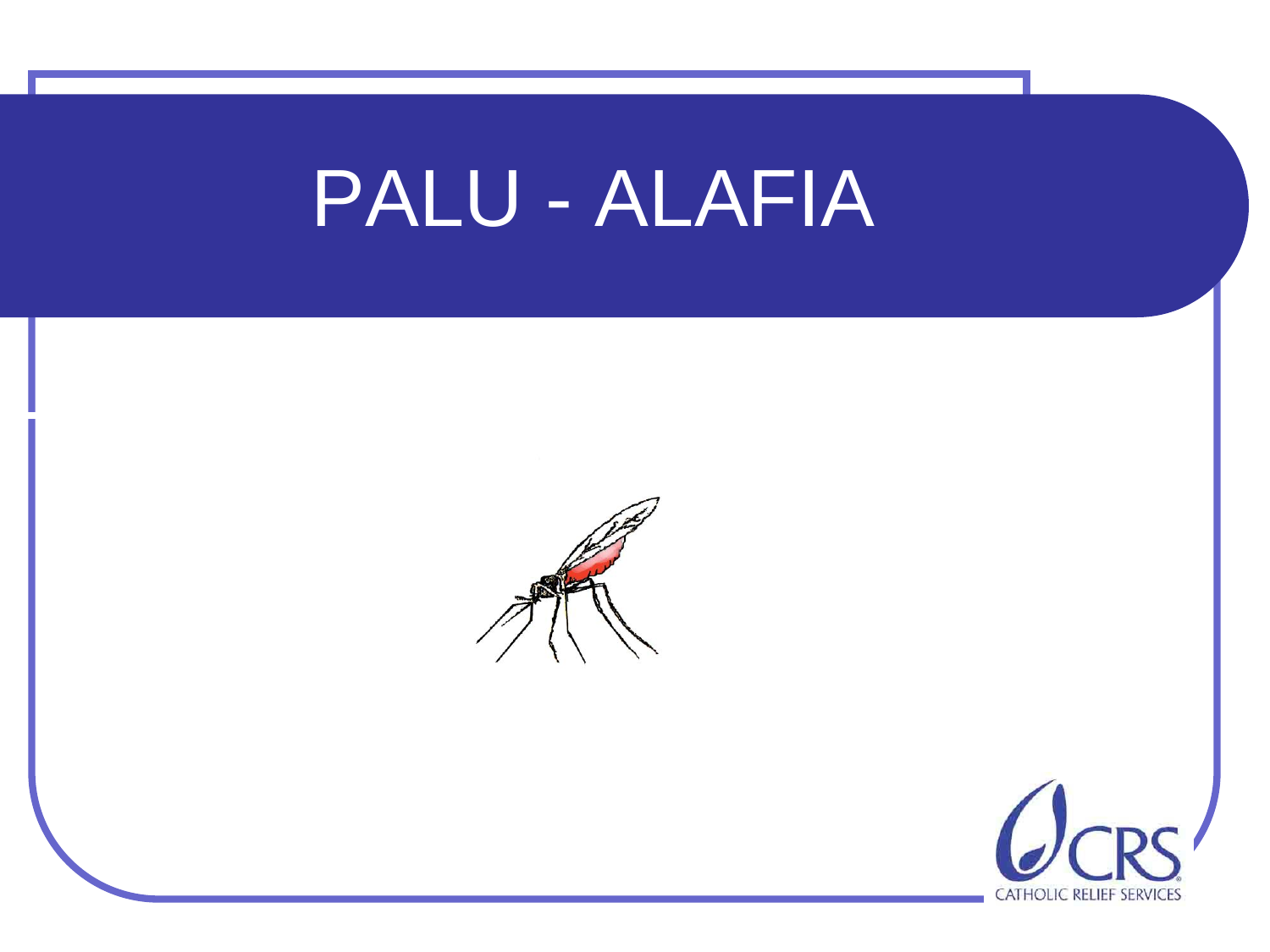

### To provide a description of the project implementation strategies and project results

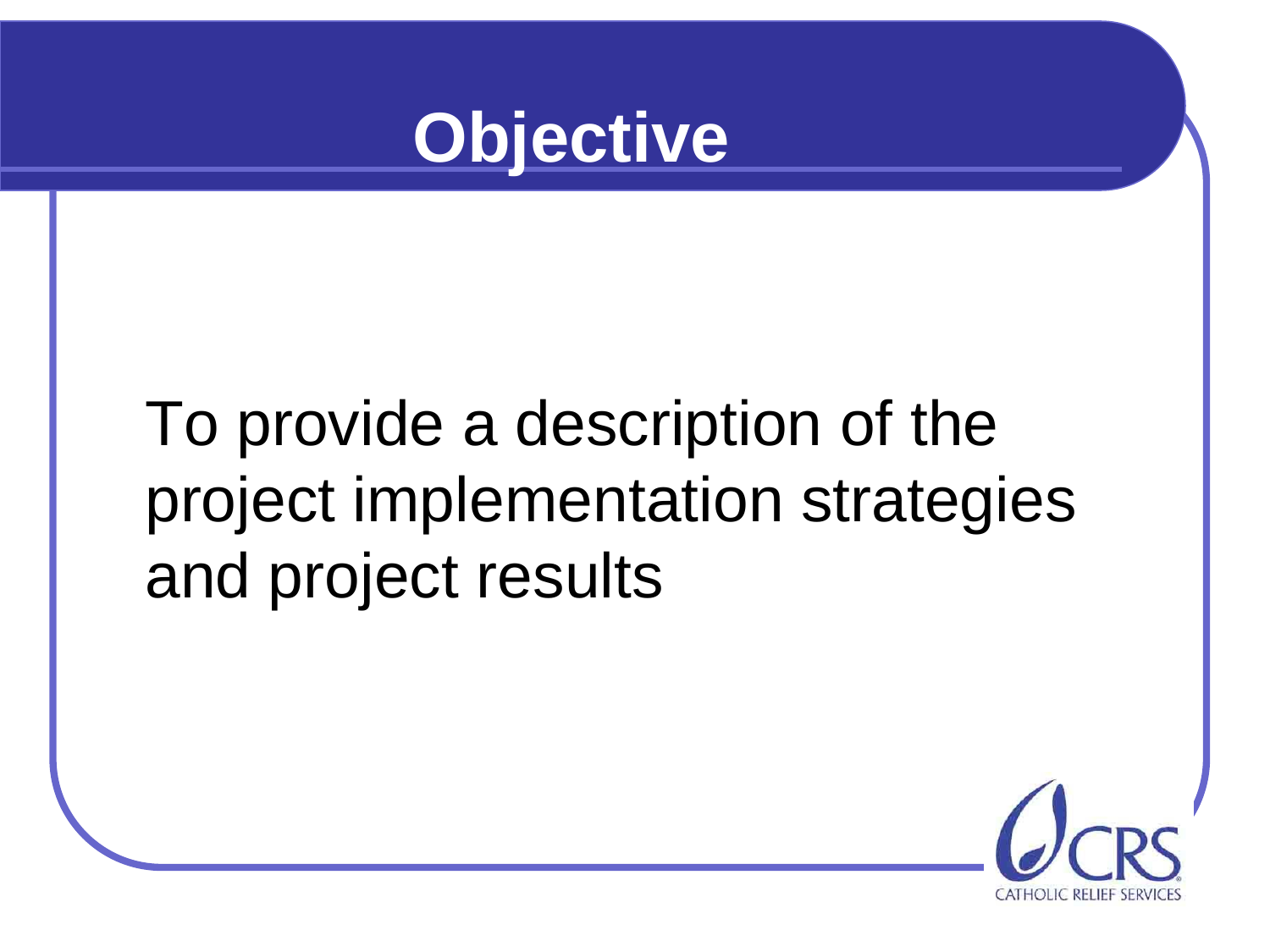### **Background Information**

- Population 8,224,644 million
- Illiteracy rate 59.5%
	- Men 46.9%
	- Women 72.1%
- Primary cause of morbidity and mortality for children under 5 is Malaria

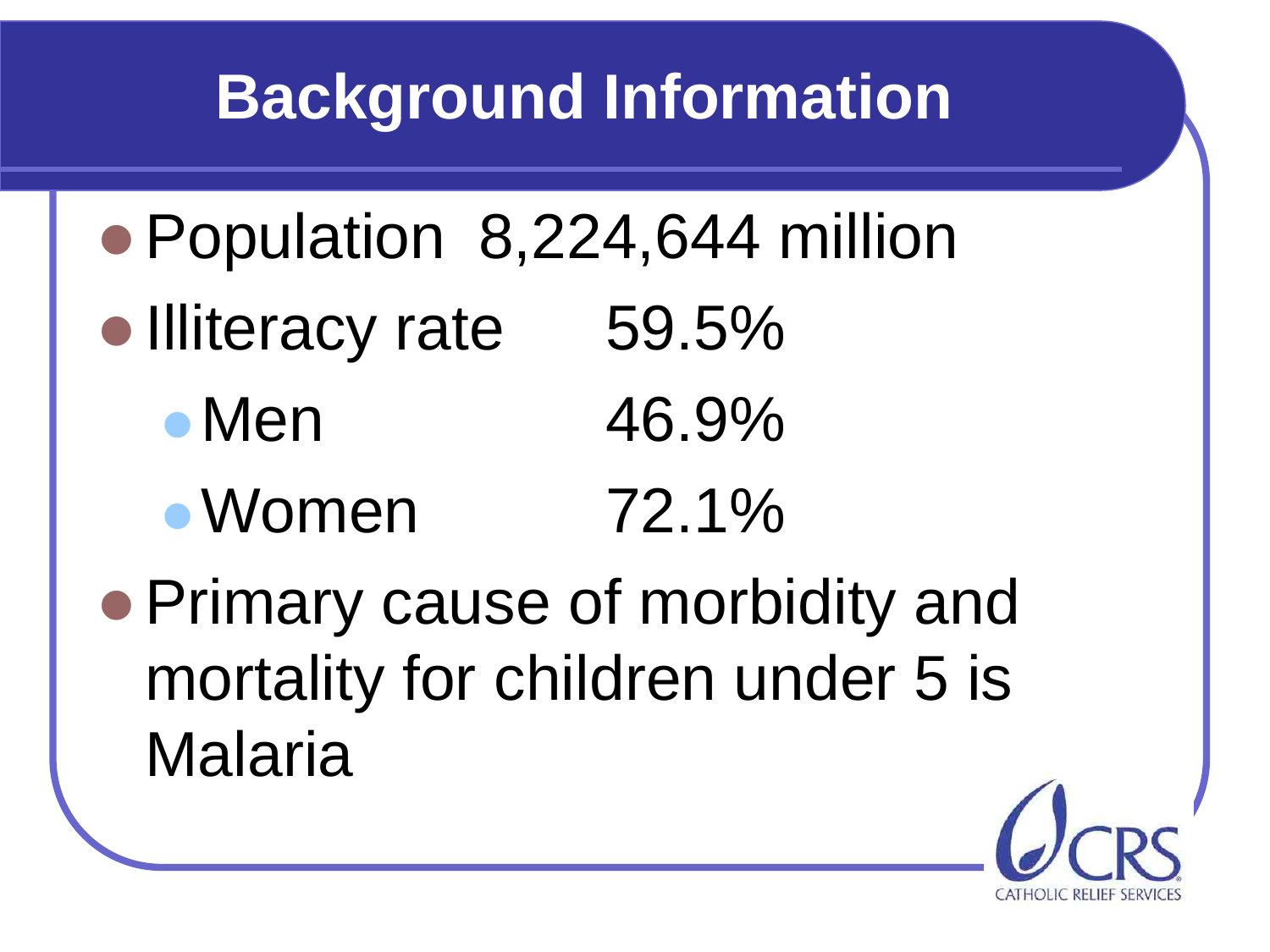#### **Health Service Delivery - Access to Medical Care**

### **40% of the population use formal medical services for multiple reasons:**

- Doctor/patient ratio  $=1/11,294$
- Nurse/patient ratio  $=1/2,418$
- Disruptions in the provision of medical services
- **Lack of medication**
- **Limited outreach capacity**

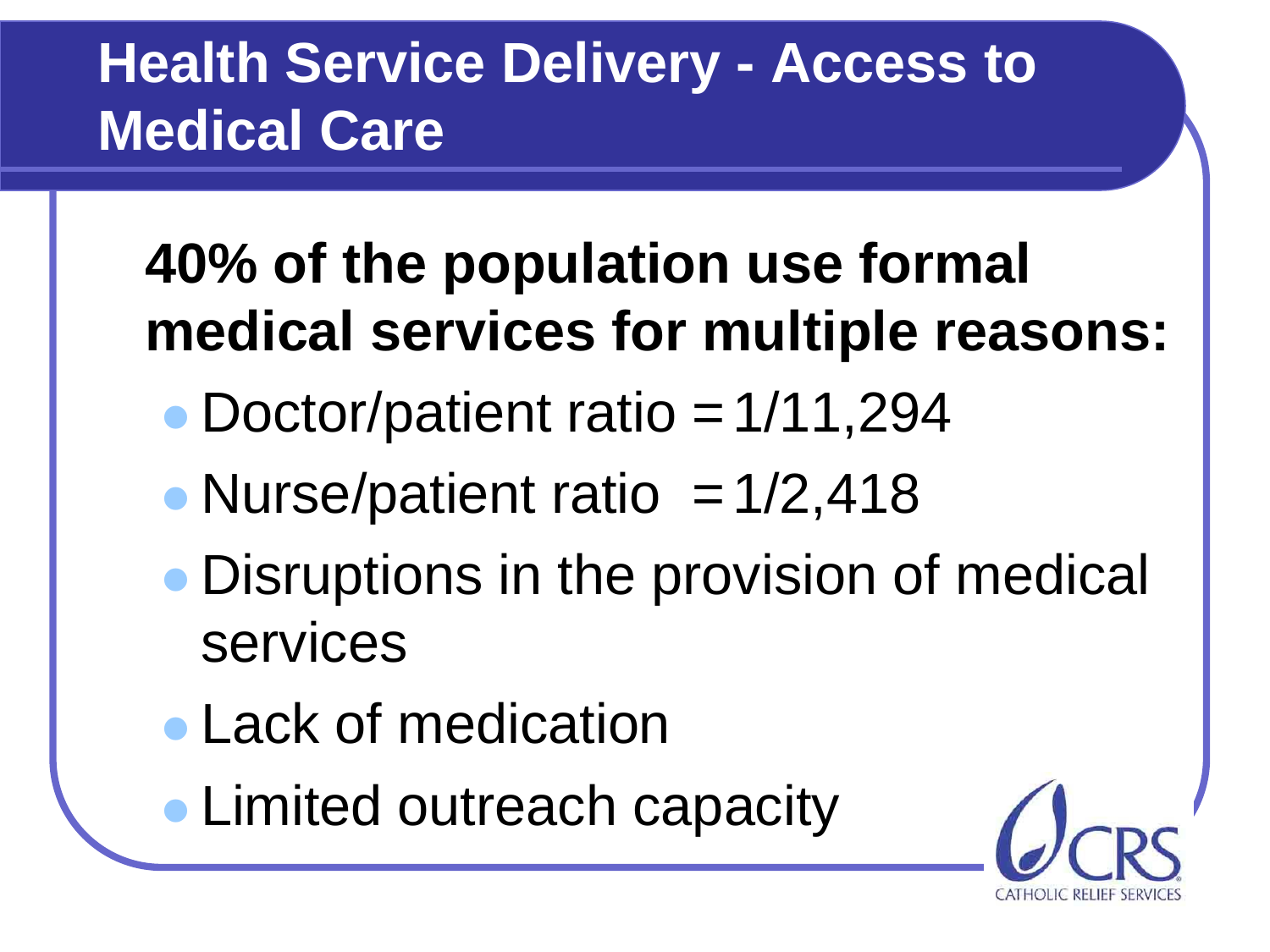# **Community Health Services**

### **National policy exists but**:

- Limited implementation framework exists, including supervision
- No policy exists that regulates how nonmedically trained people should dispense medication
- No supply chain management system was established for community distribution of medication

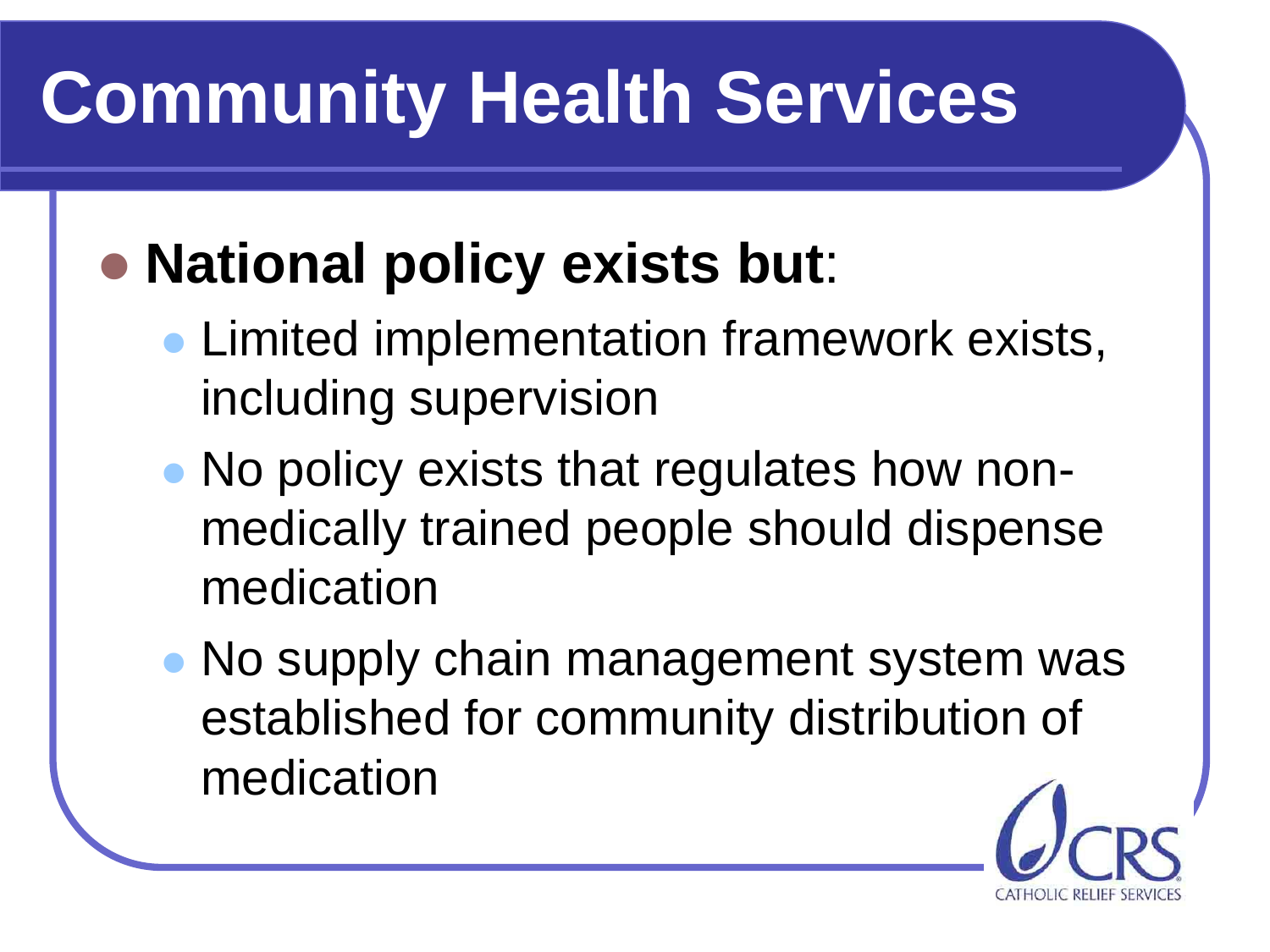### **Community Health Servicescontinued**

- No system exists for the collection of funds that are generated from the sale of medication
- No data collection tools exists
- No mechanism exists to integrate community generated data into the national health data collection system
- No evacuation plan

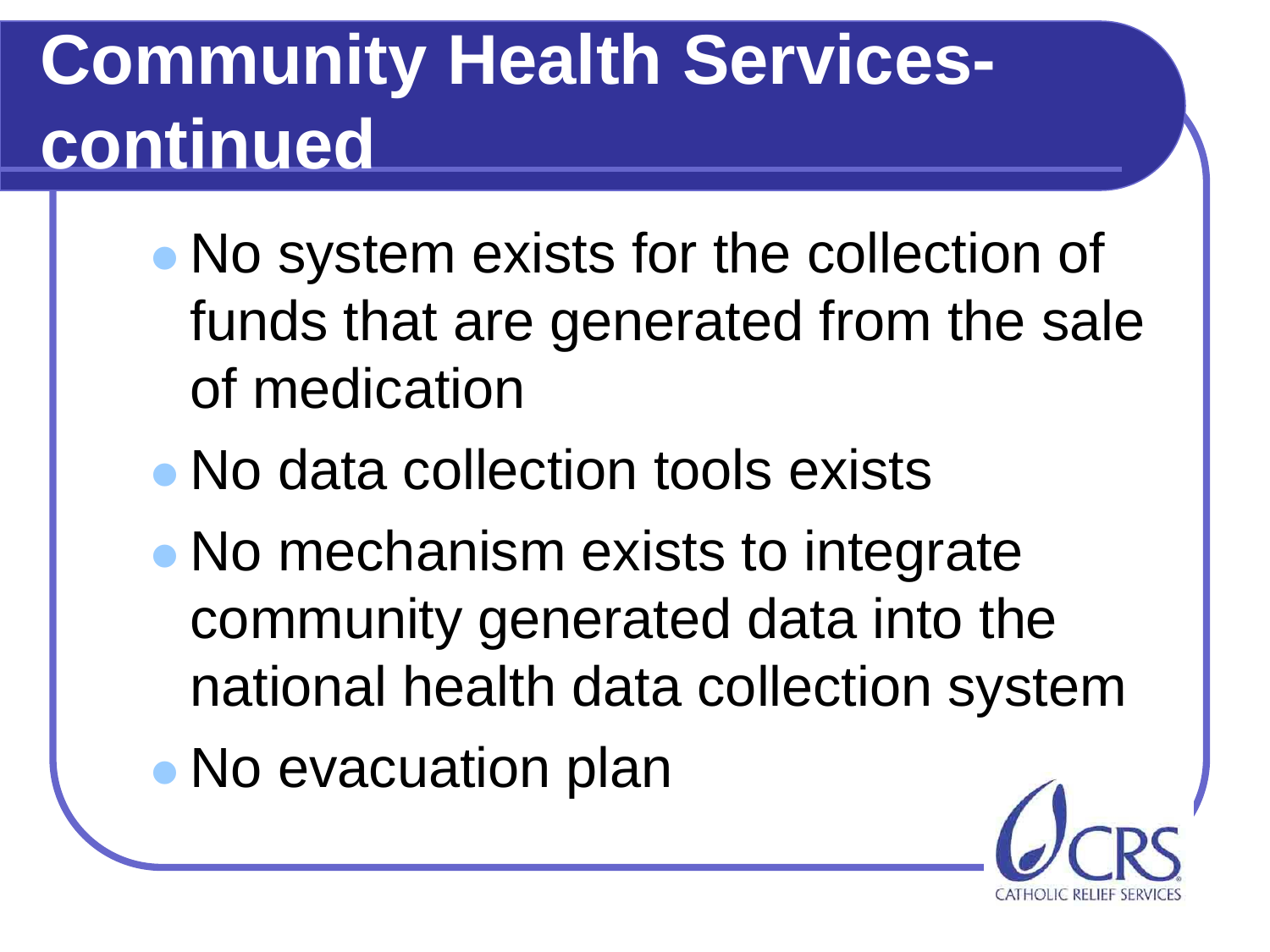# **Palu-Alafia Malaria Program**

**Designed to operationalize the community mobilization component of the national health strategy by:**

- Creating a mechanism for the treatment of malaria at the community level
- Addressing systemic issues related to the provision of community based health services
- **Increasing national capacity in disease** management

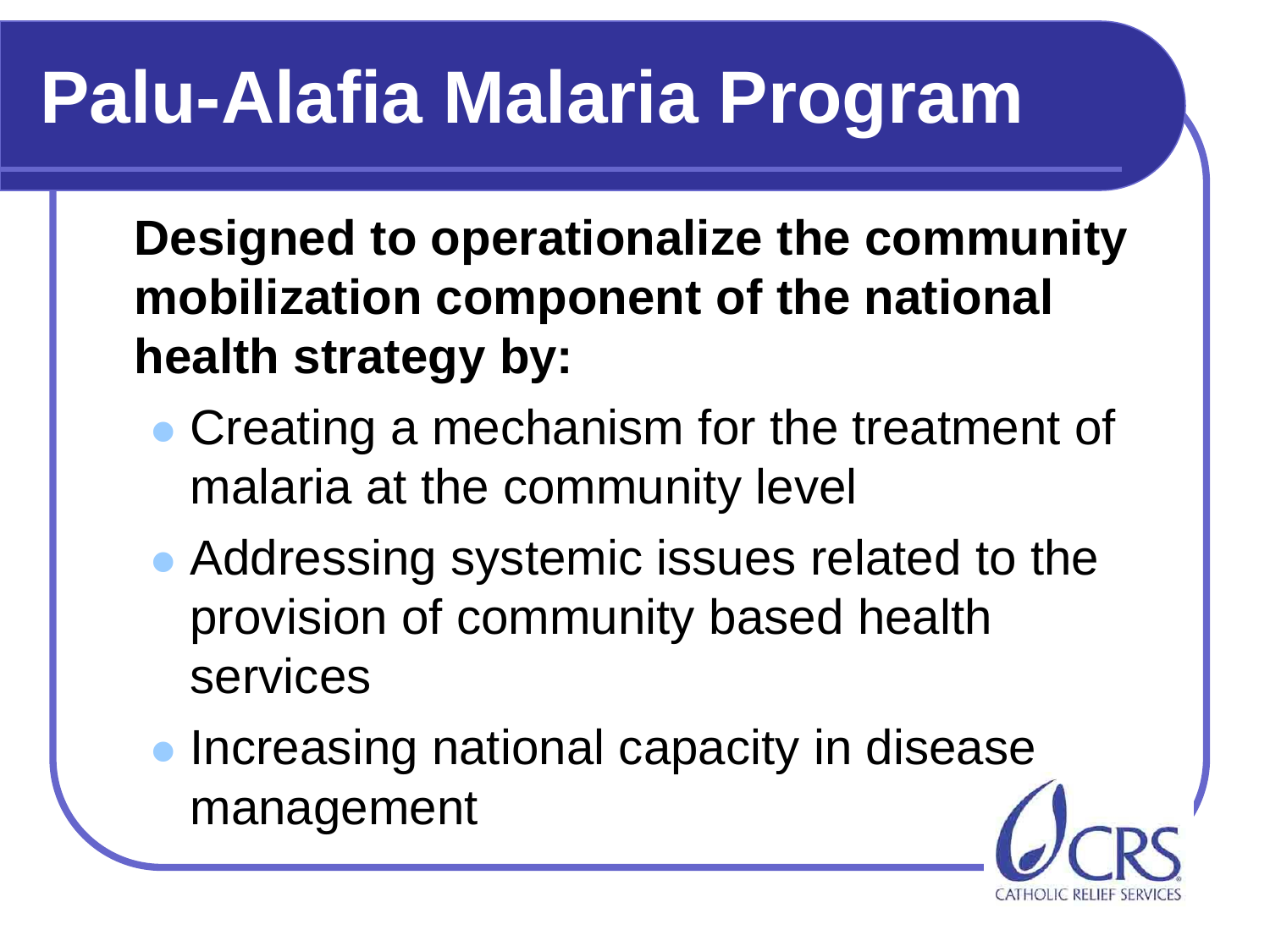## **Palu-Alafia Malaria Program (continued)**

- Goal To reduce morbidity and mortality among children 0 - 5 years
- Project period 2008 to 2013
- Five year budget \$22,000,000
- **1862 communities targeted**
- Total population in the target zone 4,483,722
- Total number of children under 5 837,387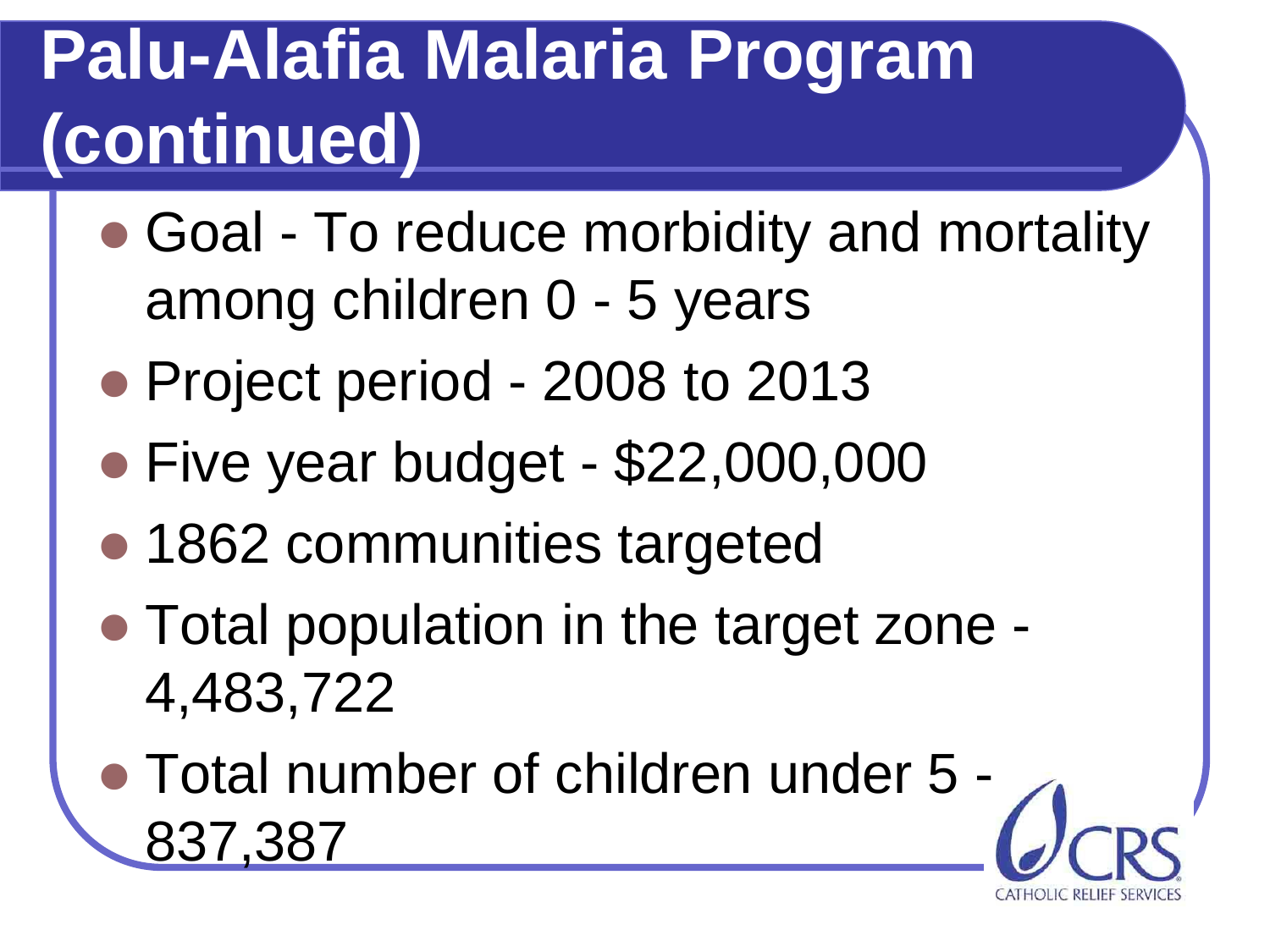# **Critical Assumptions**

- Similar working environment throughout the country
- Standard peak seasons, nationally
- Similar levels of infrastructure and material support required
- Resistance among health authorities and medically trained staff
	- Community acceptance of the program

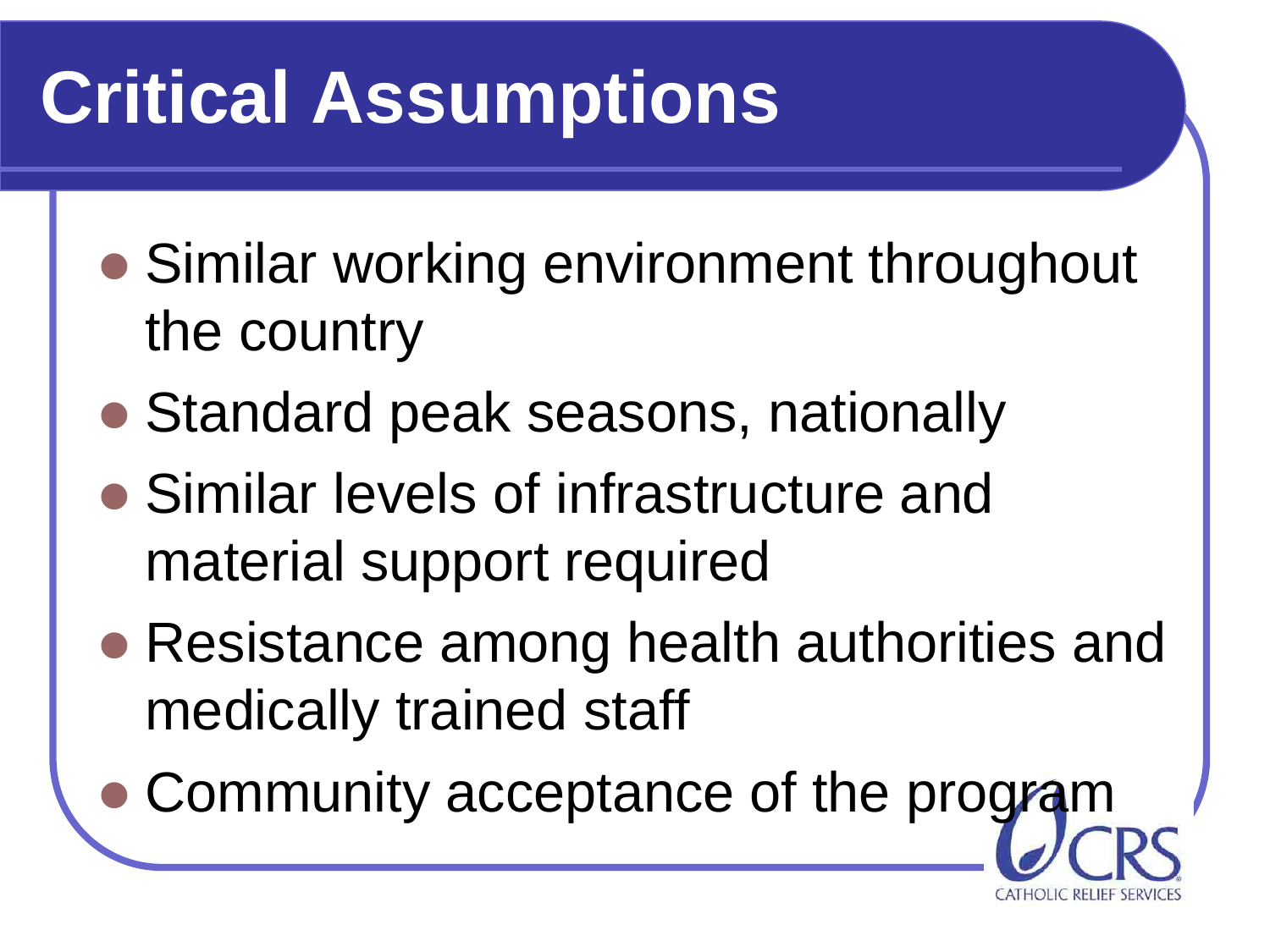# Program Design Strategies

- Create a supply chain management system
- Design a community based treatment protocol
- **Establish an education and prevention** campaign
- Strengthen the national health system
- Integrate community generated data into the national health data collection system

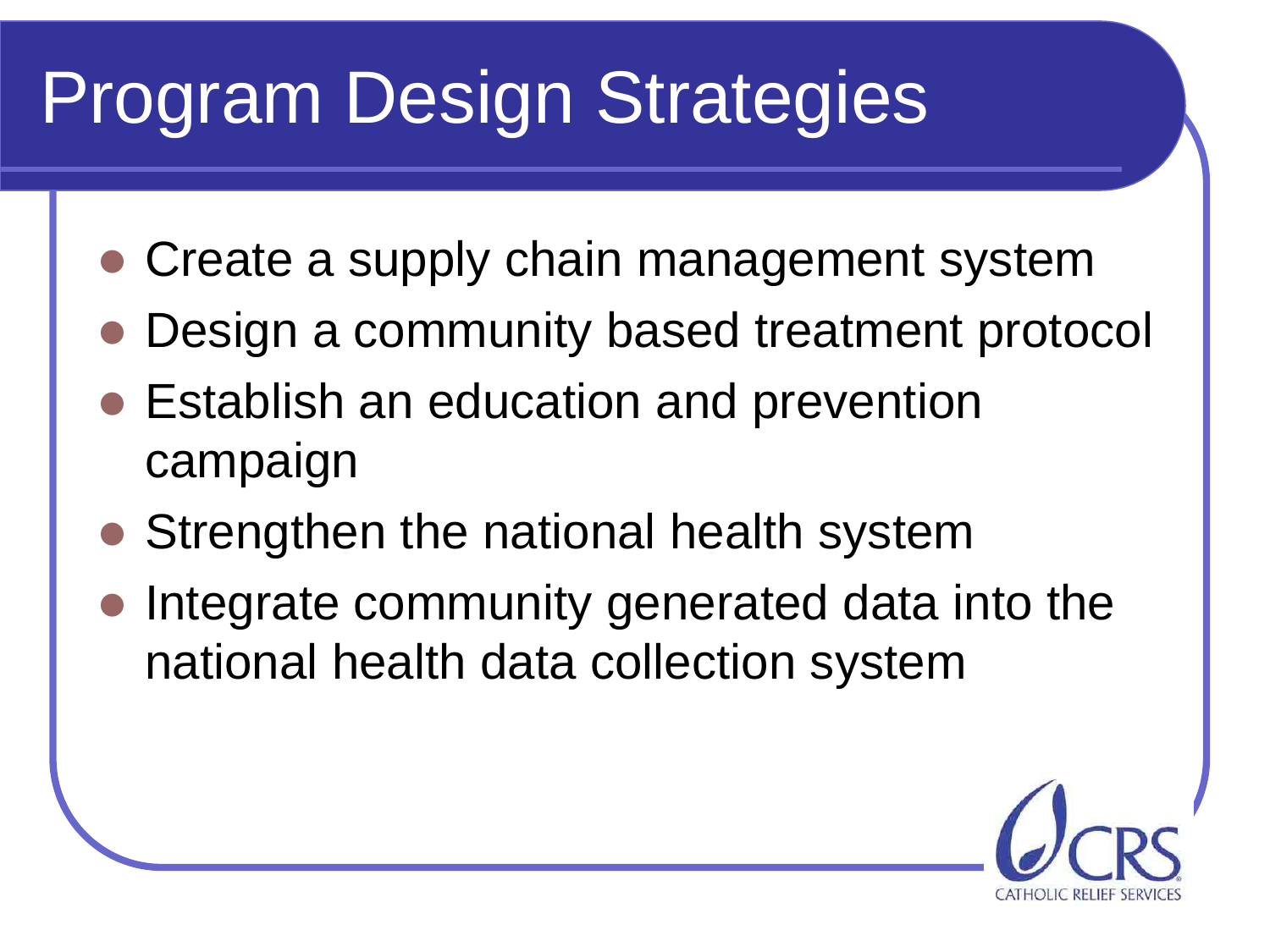## **Program Design Strategy One**

#### **Create a supply chain management system**

- Identify a mechanism in which to integrate community distribution of medication into the national health system
- Establish a delivery service point in communities
- Develop a mechanism for medical stock replenishment at the national, district and community level
- Establish a system for revenue collection
- **Establish a data collection system to ensure** proper stock management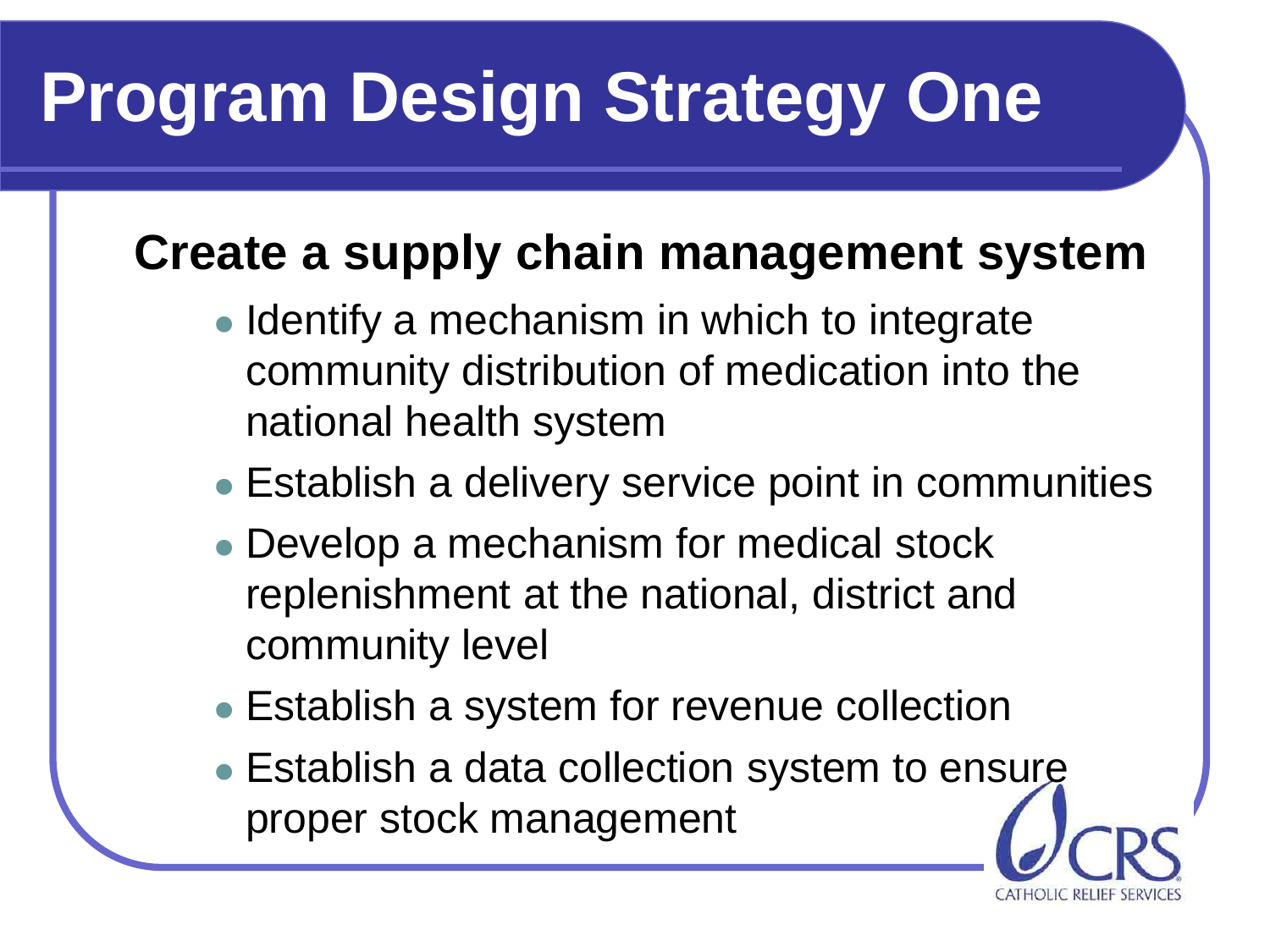### **Program Design Strategy One (continued)**

- Each partner is responsible for one district
- Trained community based organizations on how to distribute medication and on funds collection, stock management and record keeping
- Each community based organization has a set of data collection tools
- Monthly meetings are held to reconcile stock and finances, as well as confirm the data collected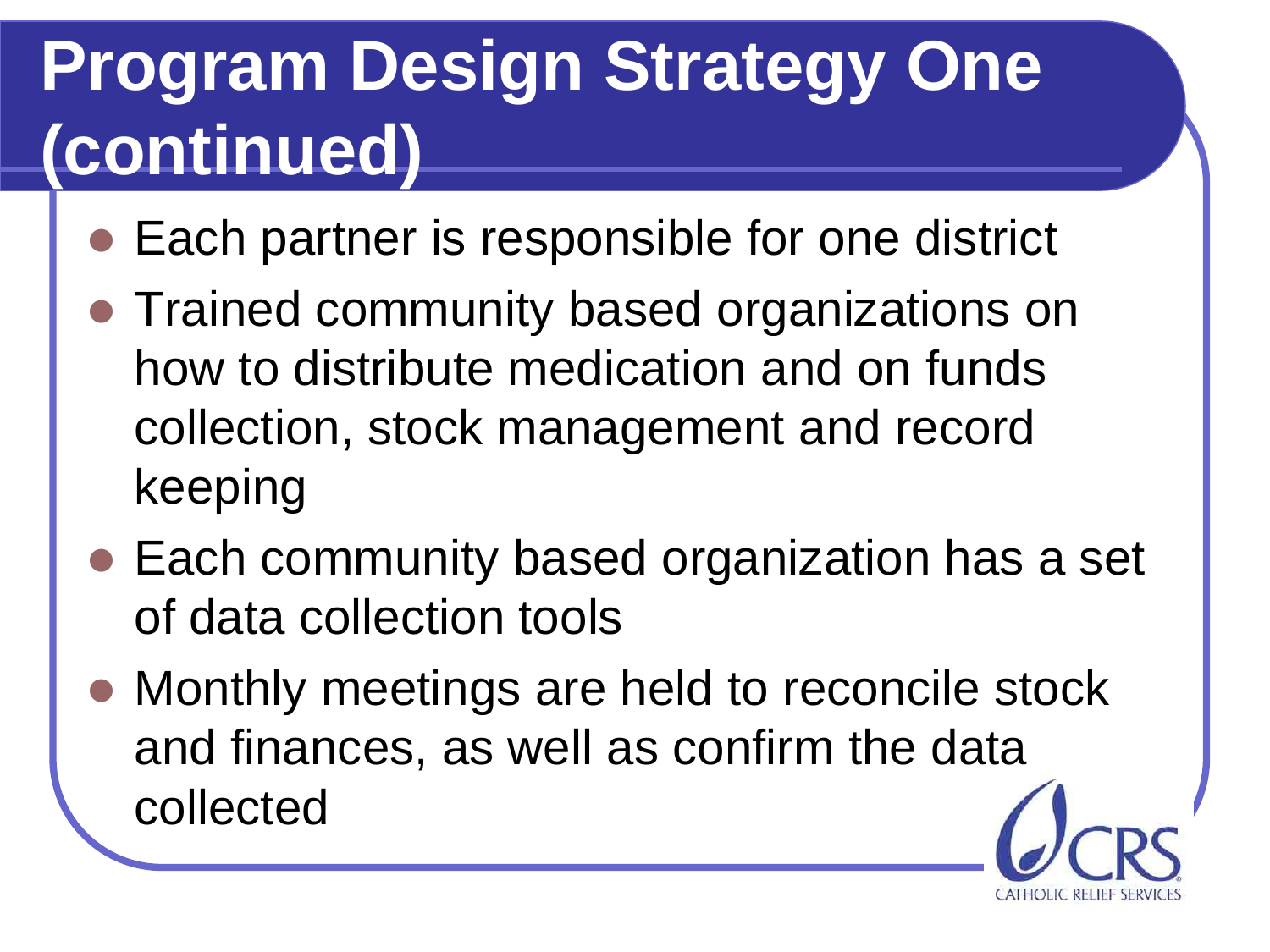# **Program Design Strategy Two**

### **Community Mobilization**

- Held official project launchings in all 40 sub-districts
- Recruited field agents to work with communities
- In collaboration with representatives of the national malaria program, met with sub-district level medical authorities and community leaders
- Implemented a selection process to choose community based organizations
- Provided logistical and financial support to targeted communities

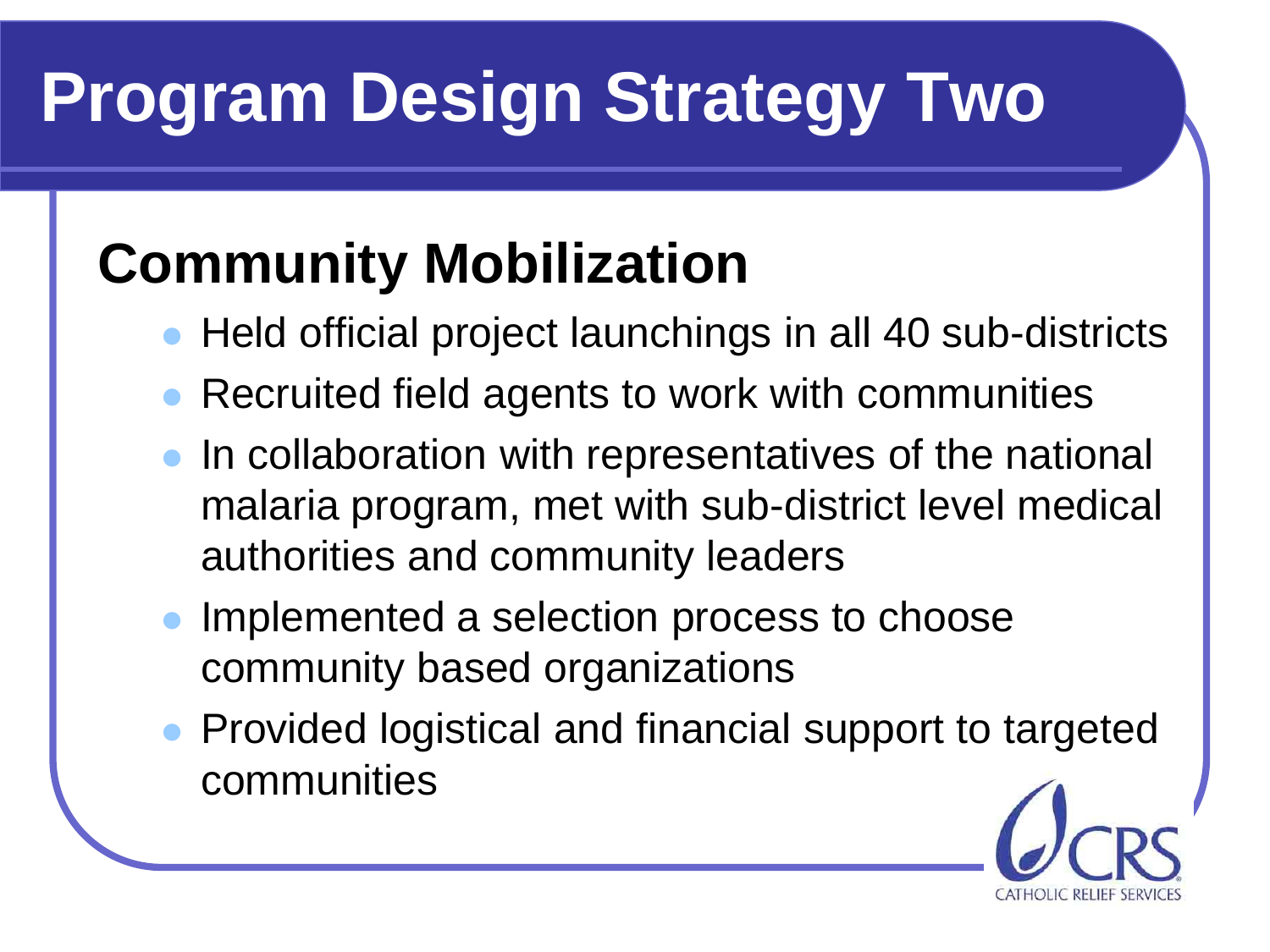# **Program Design Strategy Three**

### **Design a community based treatment protocol**

- Train community based organizations (CBO) on the signs of simple malaria, treatment protocols
- Developed strategies to evacuate severe malaria cases and 0-6 months
- Support home visits
- Design data collection tools

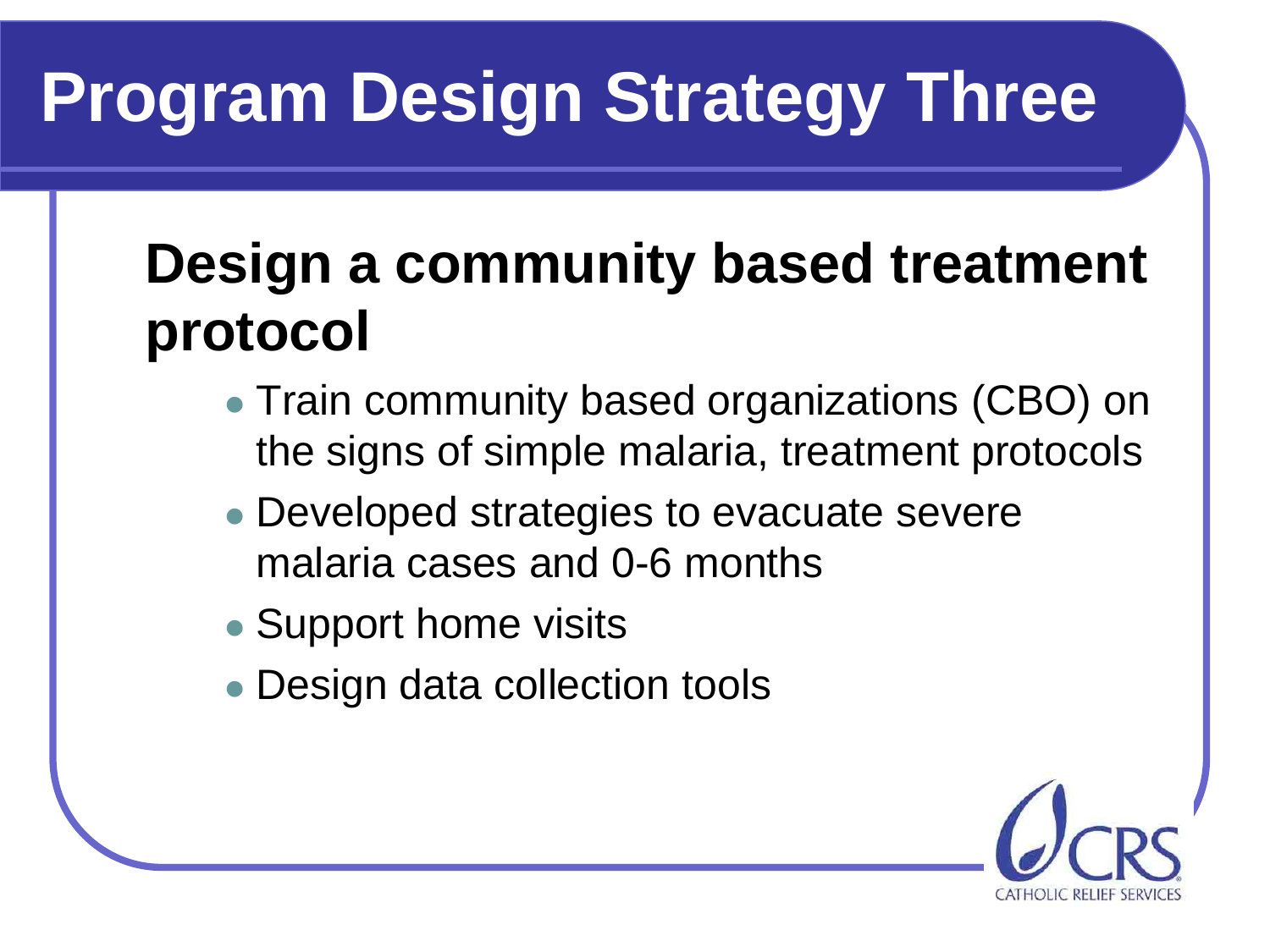# **Program Design Strategy Four**

#### **Establish an education and prevention campaign**

- Community members = community educators
- Held education session
- Used radio to pass information
- Provided basis information a the point of service provision

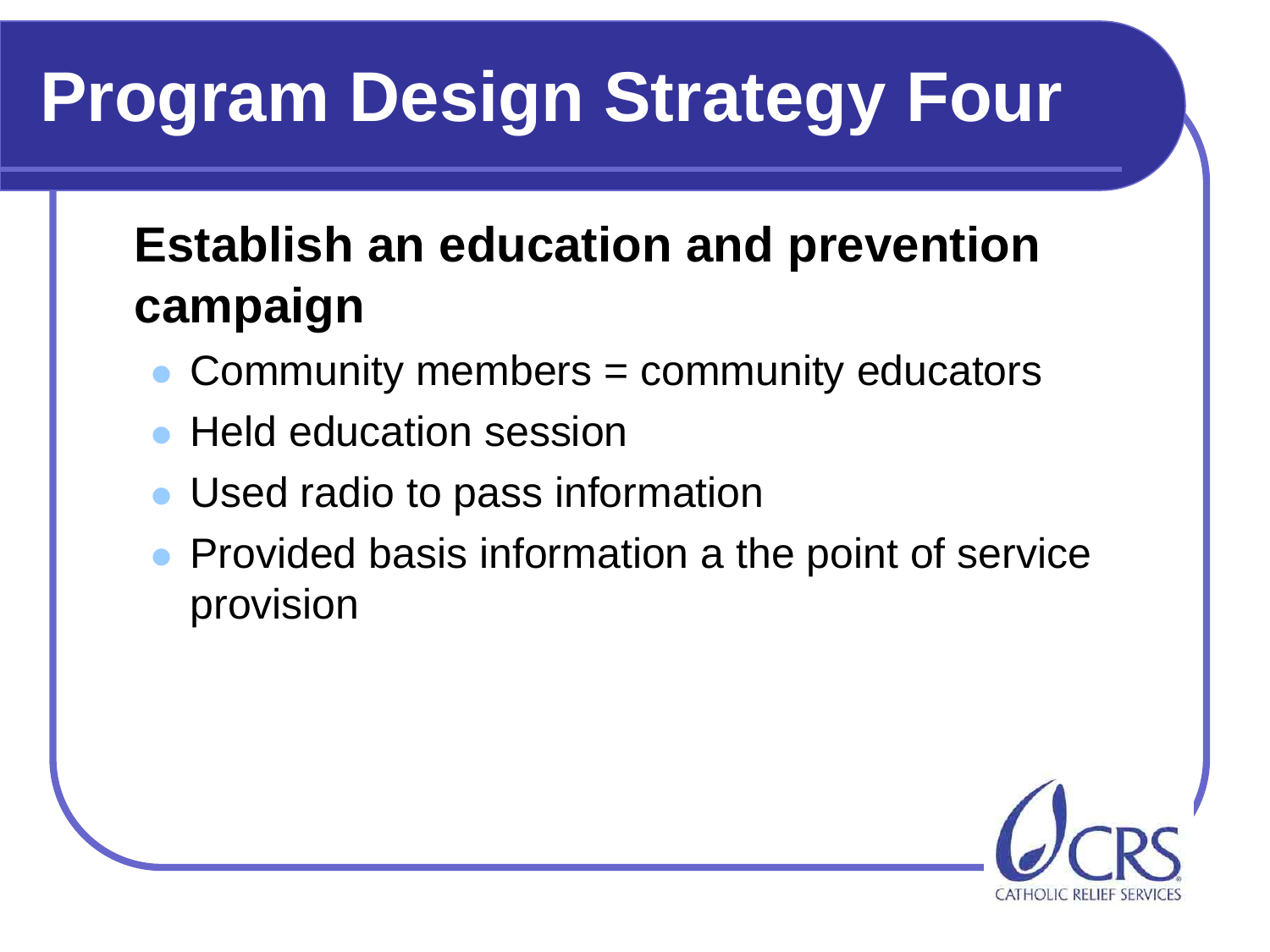# **Program Design Strategy Five**

### **Strengthen the national health system**

- Rehabilitated or constructed 14 medical store houses
- Trained 80 nurses community management of malaria cases and secondary effects and 56 on Malaria from a medical perspective
- Provided boats, motorcycles, computers and generator to ensure project monitoring
- Project monitoring conducted jointly with the National Program for the Fight Against Malaria

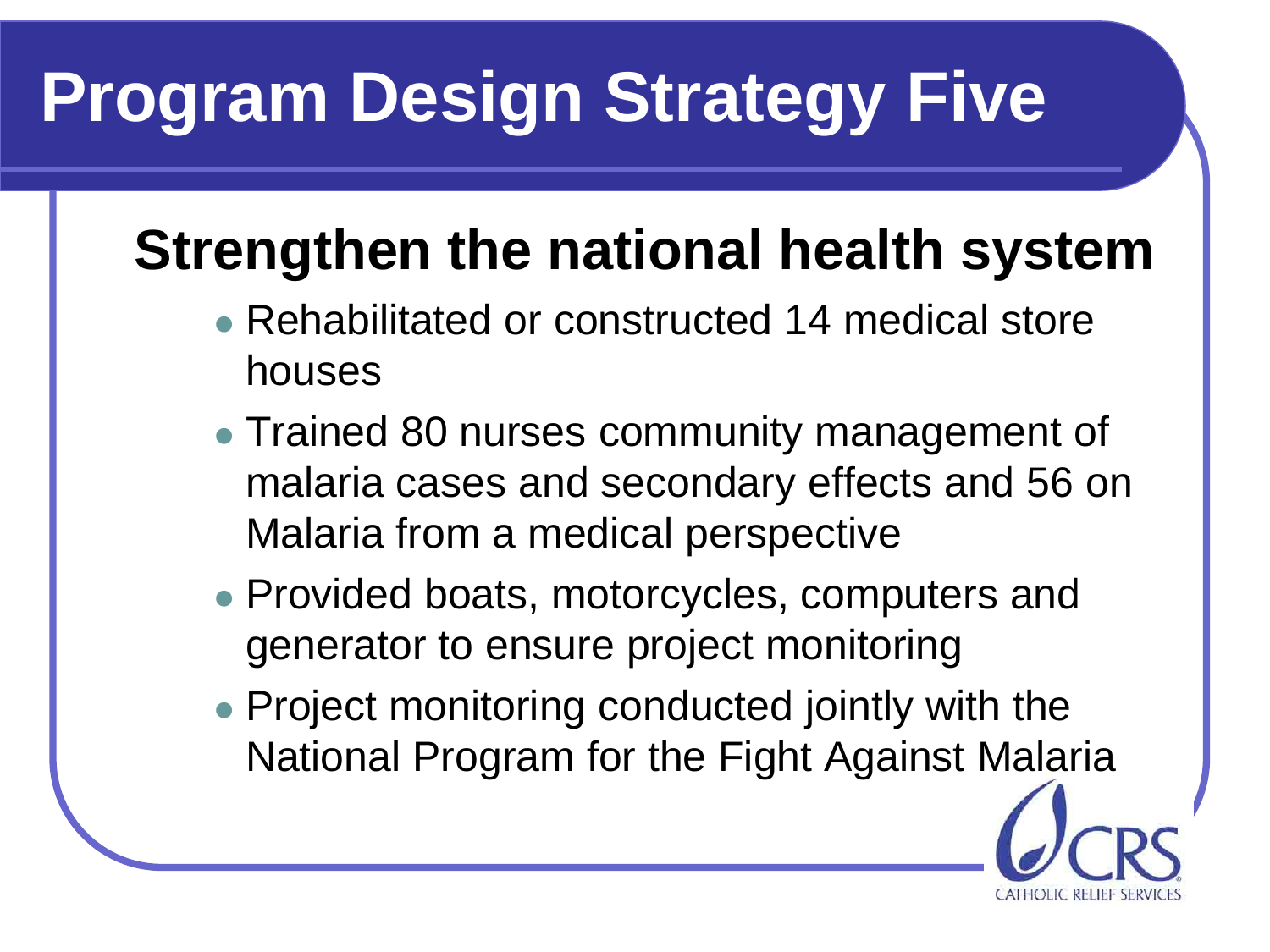## **Program Design Strategy Six**

#### **Integrate community generated data into the national health data collection system**

- Established a collaboration with the National Information System and Health Management (SNIGS)
- Determined what data could be immediately integrated into the national system
- Data is sent to regional data collection points so that it is integrated into the statistical data
- Financed a study on the feasibility of integrating community data into the SNIGS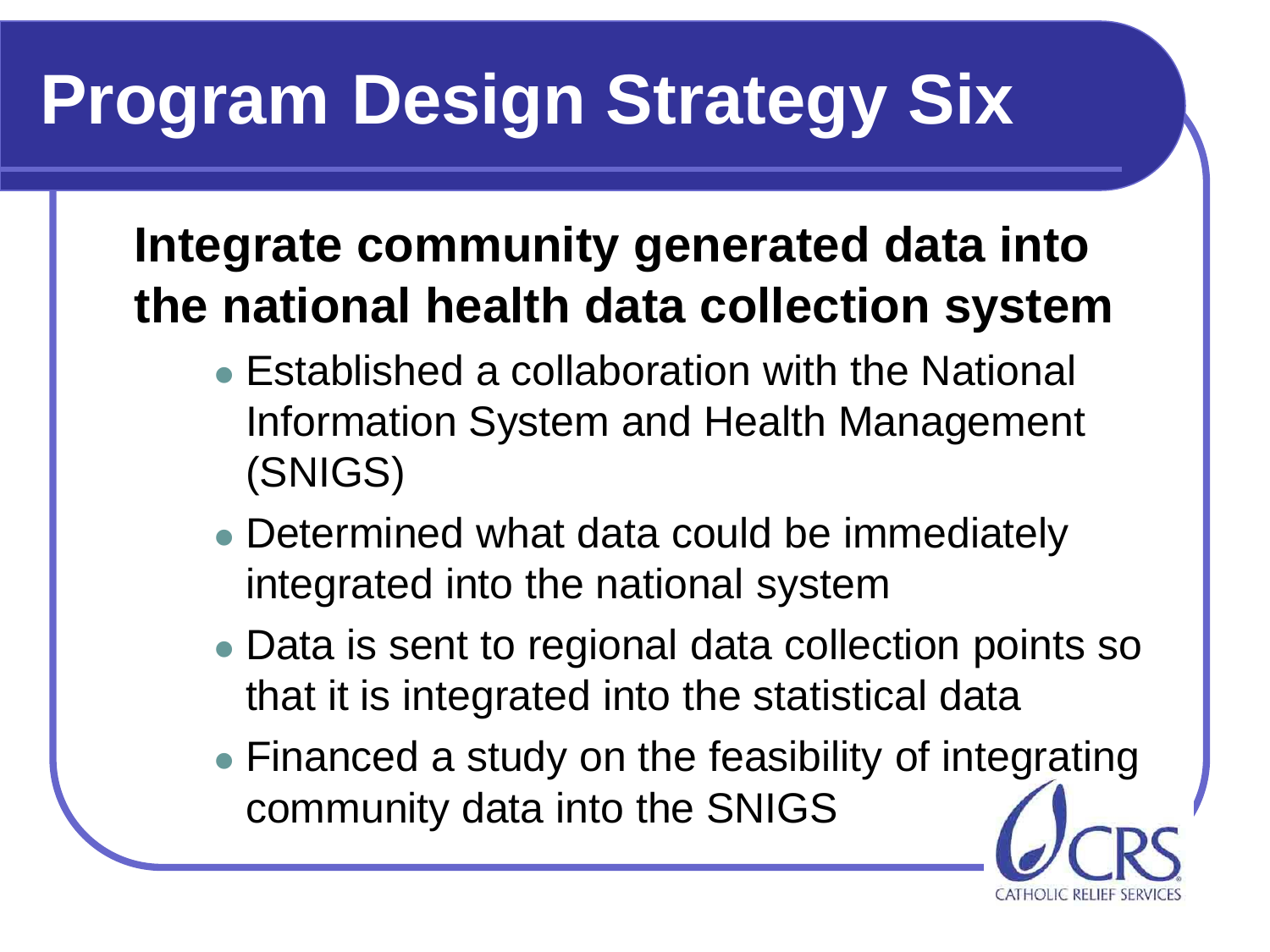### **Program Successes**

### **Qualitative**

 Caregivers saying: "the witchcraft that was killing our children is no longer in our village"

• Clinic staff saying:

"our workload has been greatly reduced because of this program"

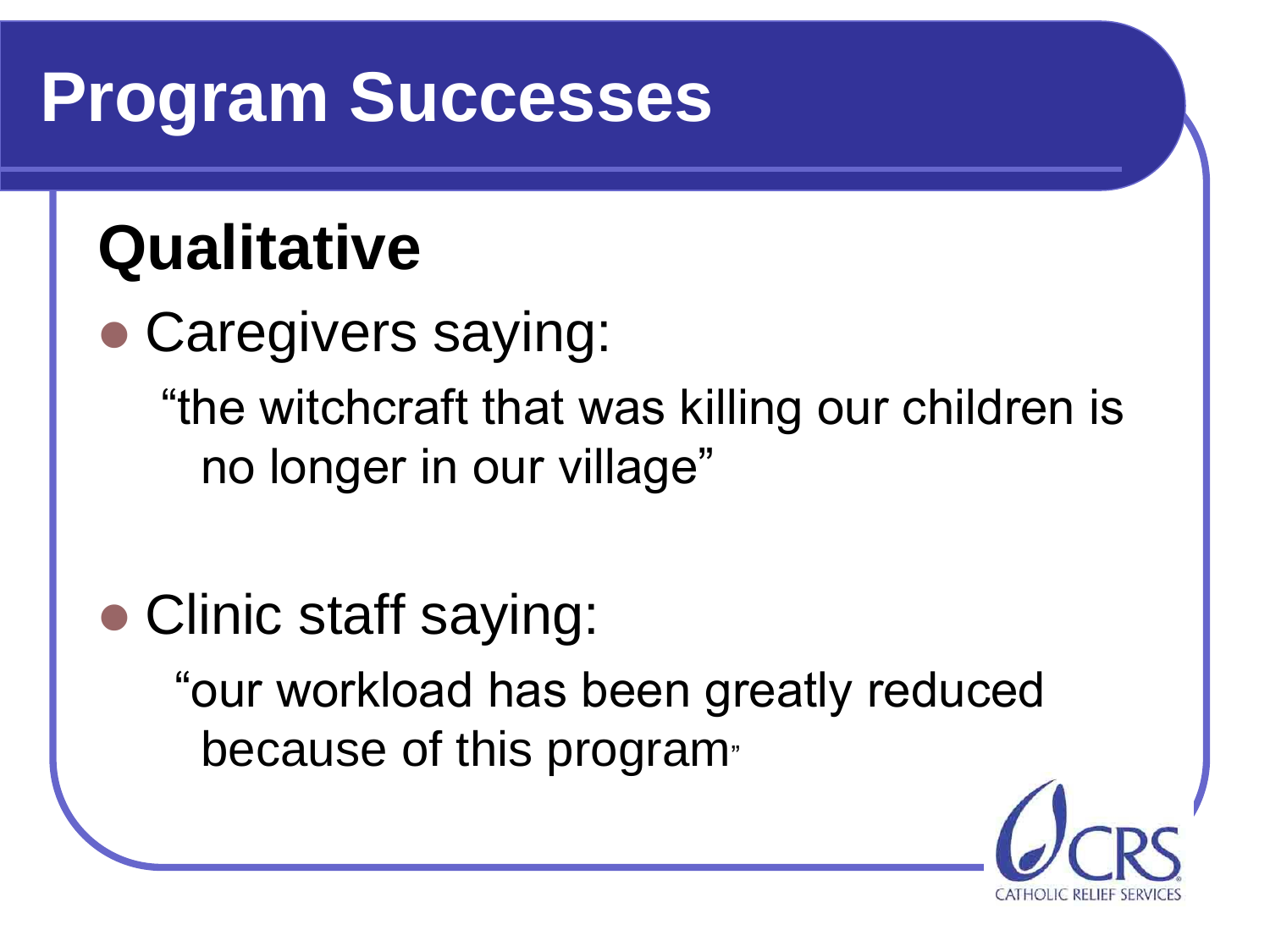### **Program Successes - continued**

#### **Qualitative - National policy perspective**

- Acceptance of the community's ability to ensure basic health services
- Recognition, acceptance and integration of community generated data into national health data
- Request from the WHO that all community level data collected be sent to them for inclusion in their disease tracking reports
- Confirmation that the education materials and data collection tools are now the national tools

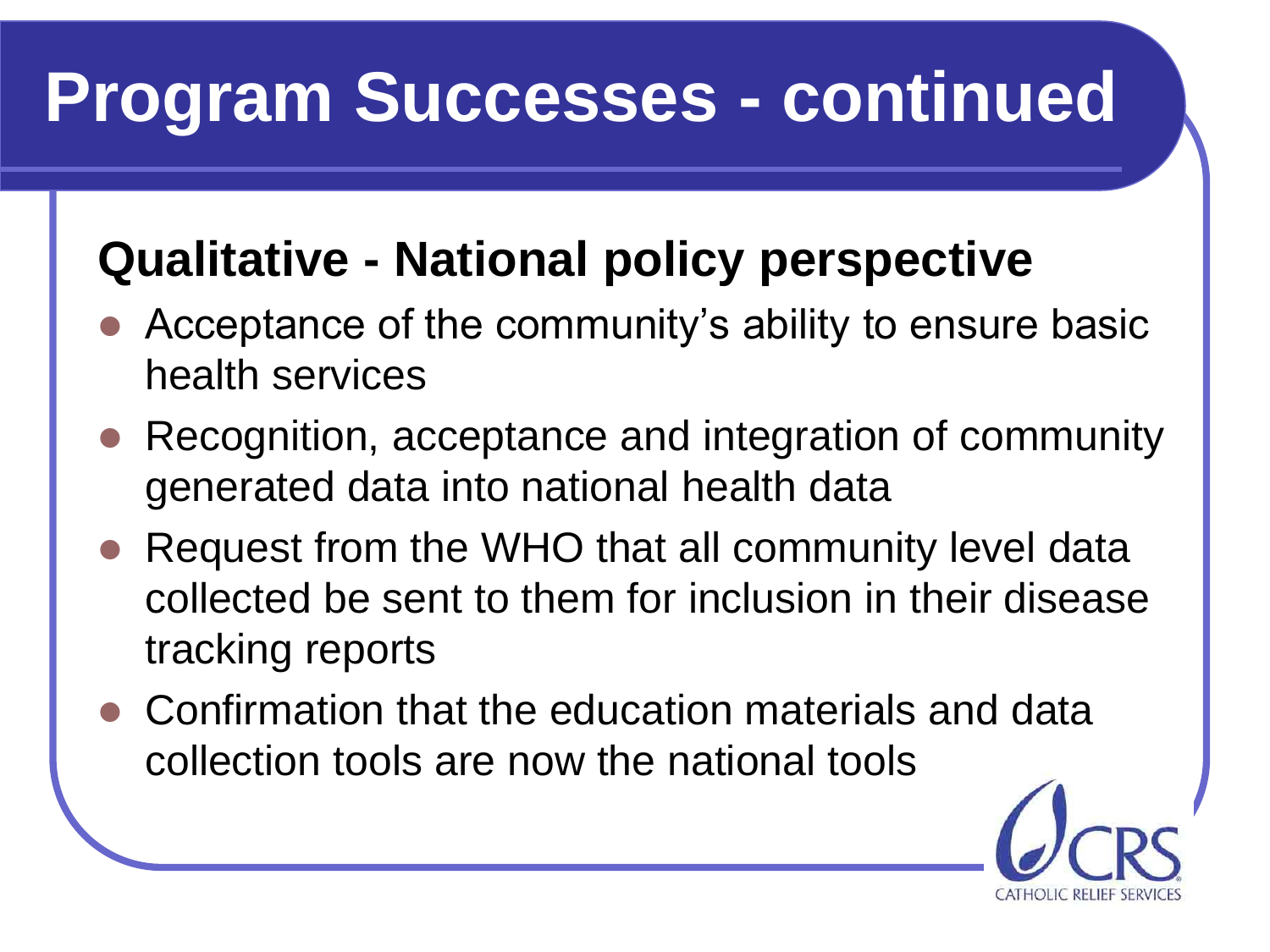### **Program Successes - continued**

#### **Quantitative**

- Over 650,000 children have been treated for malaria
- Over 2 million caregivers have been sensitized
- Children 0-6 month are now evacuated
- Over \$265,000 has been collected from the sale of ACTs
- 14 warehouses were rehabilitated or built
- *Caregivers recognizing the signs of malaria*
- *Reduction in the number of severe malaria cases*